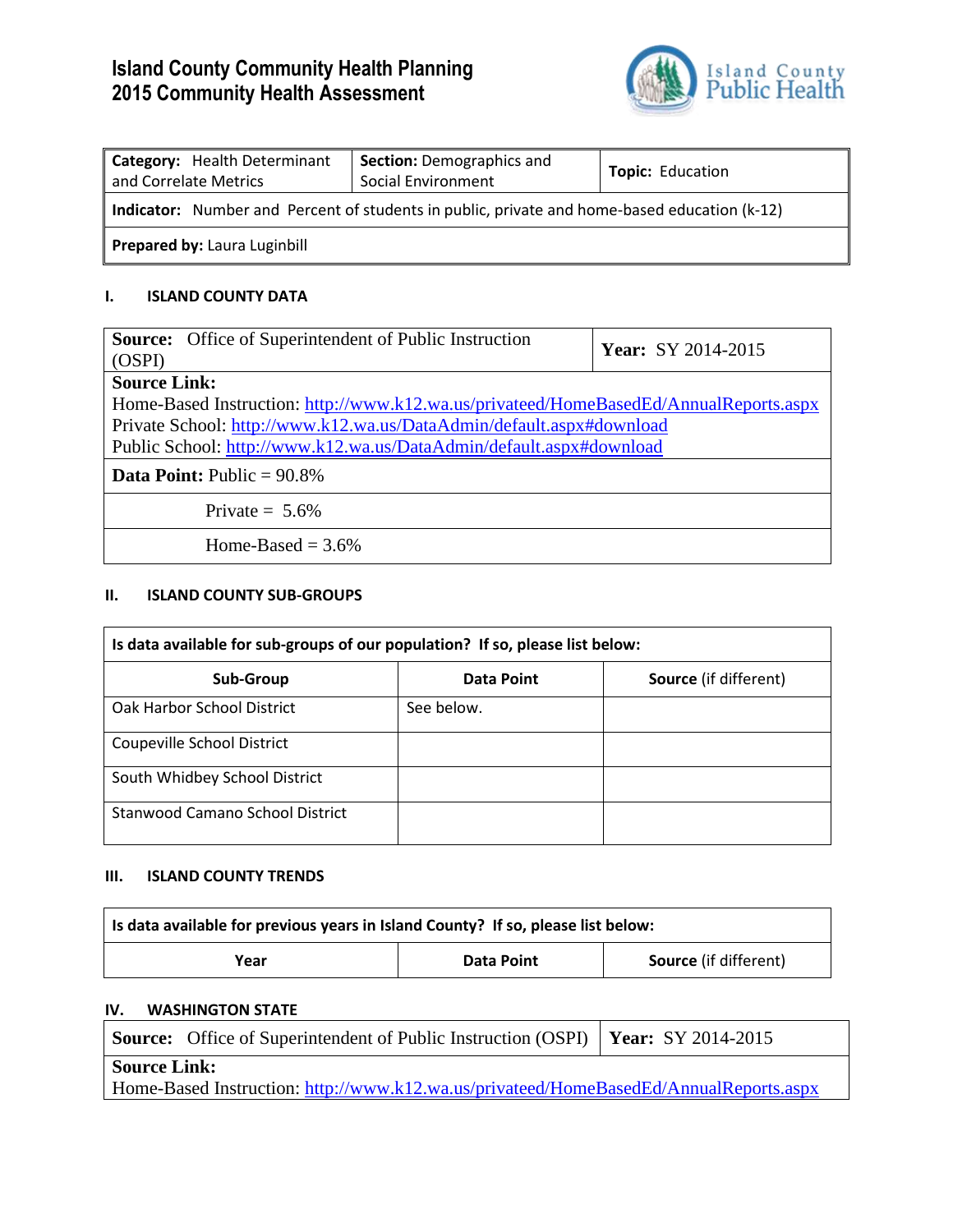| <b>Private School:</b>       |
|------------------------------|
| Public School:               |
| Data Point: See table below. |
| <b>Public: 91.4%</b>         |
| Private: 6.9%                |
| Home-Based: 1.7%             |

#### **V. UNITED STATES**

| Source: Not available. | Year: |
|------------------------|-------|
| <b>Source Link:</b>    |       |
| Data Point:            |       |

### **VI. STANDARD OR GOAL**

| Source: n/a              |  |
|--------------------------|--|
| <b>Source Link:</b>      |  |
| <b>Standard or Goal:</b> |  |

| <b>Private Schools</b>                 |                                      |                       |  |
|----------------------------------------|--------------------------------------|-----------------------|--|
| <b>District</b>                        | <b>School</b>                        | <b>Total Students</b> |  |
| <b>Oak Harbor School District</b>      | Der Kinderhuis Montessori            | 85                    |  |
| <b>South Whidbey School District</b>   | <b>Island Christian Academy</b>      | 87                    |  |
| <b>Oak Harbor School District</b>      | North Whidbey Christian High         | 6                     |  |
| <b>Oak Harbor School District</b>      | North Whidbey Kid's Academy          | 25                    |  |
| <b>Oak Harbor School District</b>      | <b>Oak Harbor Christian School</b>   | 155                   |  |
| <b>South Whidbey School District</b>   | <b>Whidbey Island Waldorf School</b> | 141                   |  |
| <b>Stanwood Camano School District</b> | <b>Summit Academy</b>                | 22                    |  |
|                                        | <b>TOTAL</b>                         | 521                   |  |

| <b>Home-Based Instruction</b>          |                        |  |
|----------------------------------------|------------------------|--|
| <b>District</b>                        | <b>Total Students</b>  |  |
| <b>Oak Harbor School District</b>      | 249                    |  |
| <b>South Whidbey School District</b>   | 62                     |  |
| <b>Coupeville School District</b>      | 27                     |  |
| <b>Stanwood-Camano School District</b> | 195 (how many Camano?) |  |
|                                        |                        |  |

| <b>Public Schools</b>                |               |                     |  |
|--------------------------------------|---------------|---------------------|--|
| <b>District</b>                      | <b>School</b> | <b>Total Number</b> |  |
| <b>Oak Harbor School District</b>    | All           | 5558                |  |
| <b>Coupeville School District</b>    | All           | 909                 |  |
| <b>South Whidbey School District</b> | All           | 1463                |  |